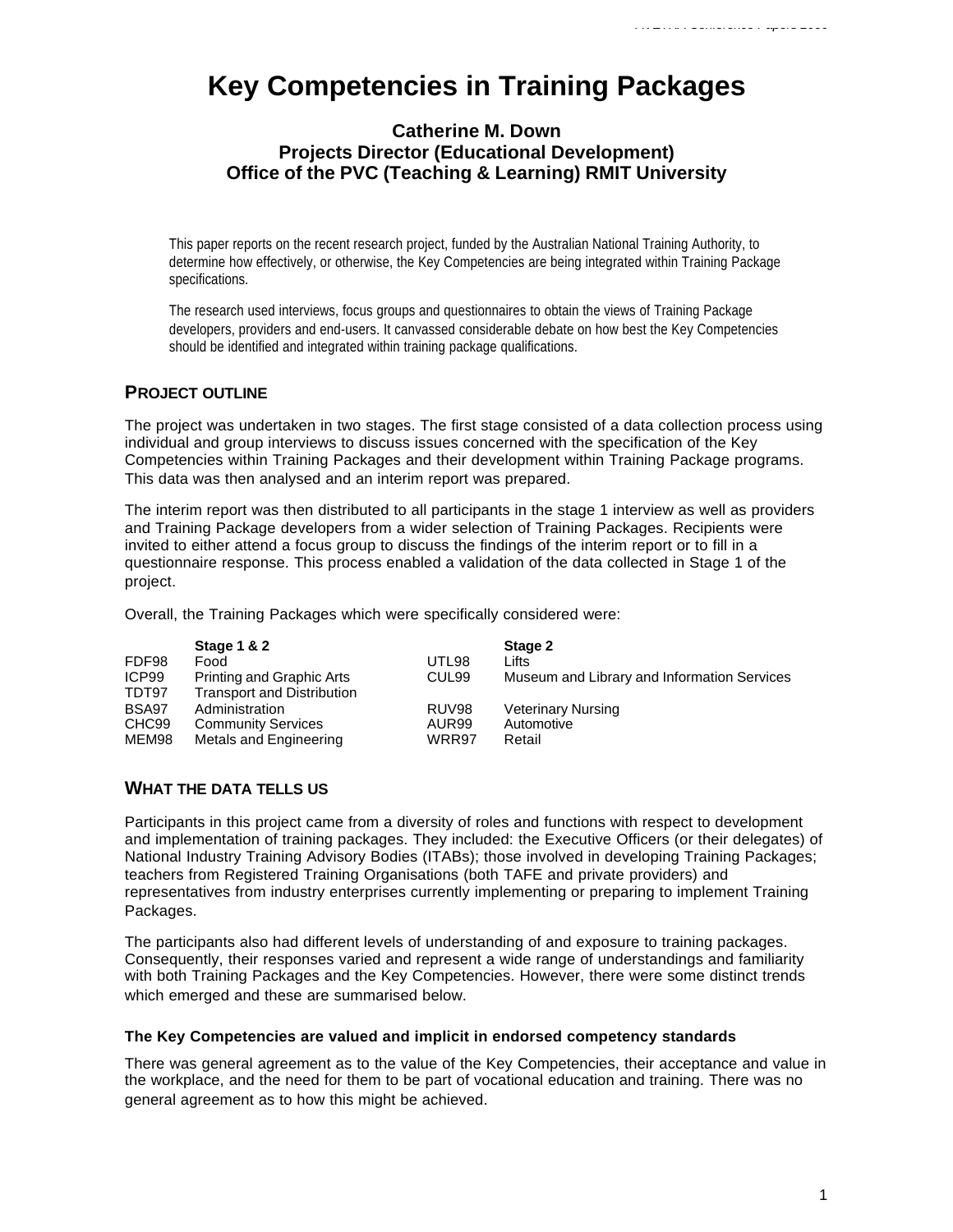It was also generally agreed that the Key Competencies were implicit in the endorsed competency standards and that the achievement of units of competencies implied that the Key Competencies would also have been achieved to the level specified.

However, many participants expressed their concern about the lack of explicit information about the integration of the Key Competencies within Training Package specifications. It was thought that this led to an unrealistic reliance on the ability of those delivering programs under Training Packages to recognise and address the integral and strategic role played by the Key Competencies within specific units of competency.

#### **Knowledge and understanding of the Key Competencies were extremely variable especially among providers of training**

Whilst there was general support for the Key Competencies, some participants were unsure as to what they were and had only limited understanding of their function both in formal training situations and in the workplace.

Participants expressed some confusion as to which key competencies are being referred to as there are a variety of meanings which can be conveyed by the term "key competencies". For example, some referred to the set of Key Competencies defined by the Mayer Committee in their 1992 report Putting Education to Work. Others identified another set of generic competencies which is especially valued within an industry/enterprise context. This set may overlap with the set of Key Competencies defined by the Mayer Committee but the language in which they are expressed and their nature are specific to and characteristic of the industry or enterprise context in which they are used. A third group referred to some enterprises and industries having specific technical and generic competencies which they consider to be "key" to their productivity and efficiency. These competencies might include OH & S, waste minimisation, customer/client relations, housekeeping, quality and workplace communication.

#### **There is widespread confusion about the levels used in conjunction with the Key Competencies especially among the end-users of Training Packages**

The confusion about the levels associated with the Key Competencies seems to be based in a number of misconceptions and adverse practices. Many of those interviewed in the research project believed that the levels assigned to individual key competencies were the AQF levels; other interviewees associated the levels with the relative importance of the Key Competencies. Thus, level 3 indicated relative unimportance whilst level 1 was clearly significant or vice versa; very few of those interviewed as end-users of the Training Packages had read the information provided for them within the Training Package materials on the subject of the Key Competencies; and some interviewees hadn't noticed that there were levels assigned to the Key Competencies.

This confusion appeared to be greatest where the Key Competencies were considered in relation to a qualification rather than with individual units of competence.

The cause for much of this confusion lies with the way Training Packages are being published and in some undesirable past practices with respect to curriculum documentation which are persisting through the transition to Training Packages. These include: the publication of the explanation about how the Key Competencies have been included within the units of competency in a separate volume from the actual units of competency. This has wider implications on the possible misuse of Training Packages.

This misuse arises from assumptions made by teachers and trainers who only have access to part of the package; the use of a table showing the Key Competencies and the level at which they are included within a unit of competency with no reference to a key as to what is meant by the table or how it is to be interpreted and used; and the common practice within RTOs to give teachers and assessors copies of those units of competence for which they have responsibility only.

In the case of NSW providers, the use of centrally developed curriculum for delivering the Training Packages means that teachers may not have ever had access to the Training Package.

All these situations mean that teachers often don't develop an enlarged perspective or "big picture" of the students' learning experience and the organisational framework in which they are working. It is, therefore, probable that they may not understand the context for which the training package has been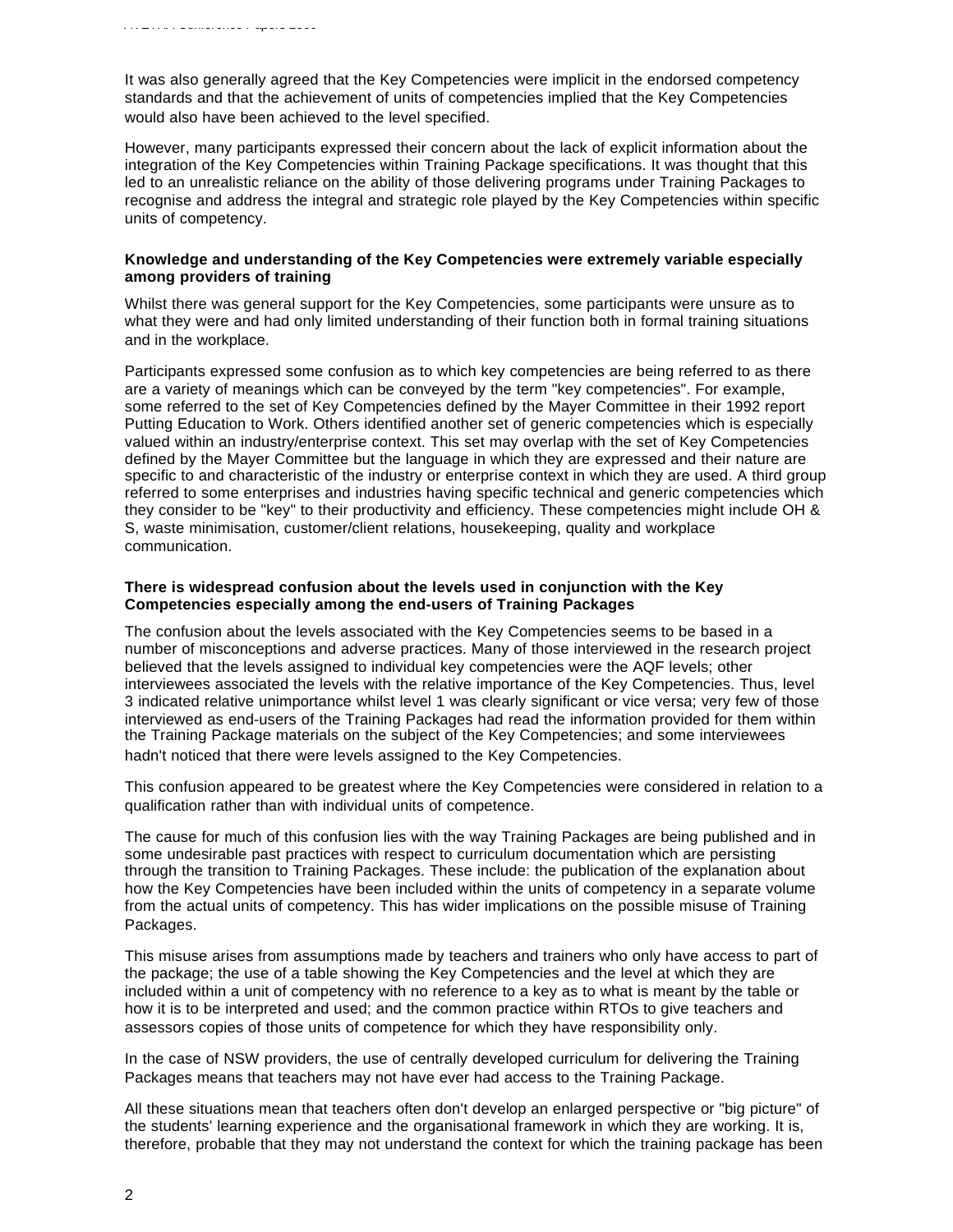developed and the interrelationships and packaging rules which a Training Package defines. The development and application of the Key Competencies is closely associated with the integration of different competencies and their transfer across differing contexts and work situations. Such integration and transfer is unlikely to occur if those facilitating learning or assessing competencies are themselves unaware of the "bigger picture".

#### **Training Packages specify applications of the Key Competencies not their development**

This opinion was stressed by several Training package developers and is fundamental to understanding the complexity of ensuring that vocational education, training and assessment which occurs within the context of Training Packages is underpinned and enhanced by the Key Competencies. Training packages are designed to specify the required outcomes of training and/or workplace learning. It is the RTO who must use the professional expertise of its staff to determine how best these outcomes might be achieved and assessed (within the framework of the assessment guidelines).

It is, therefore, the provider who must facilitate the appropriate development of the Key Competencies to ensure that the required competencies can be achieved. The challenge is to ensure that the relationship between units of competency and the Key Competencies is sufficiently explicit to ensure its recognition by teachers, workplace mentors and assessors.

#### **Training Packages require substantial change in vocational education, training and assessment practices**

Many, though not all, of the participants recognised that Training Packages effectively shift much of the responsibility for the provision of detailed curriculum and support materials from the state to the individual training provider. Whilst the state (through ANTA) retains the responsibility for establishing the outcomes of training and the quality and recognition framework in which vocational education, training and assessment occur, the responsibility for designing, developing, implementing and supporting effective training paths to meet student needs becomes the responsibility of the registered training providers (RTOs).

Such a shift represents both an opportunity and a threat to teachers and trainers. Whilst it recognises the professional expertise of teachers and trainers to identify the best way to achieve educational objectives, its introduction comes after a period of reliance on pre-packaged learning support materials and curriculum guidelines and at a time when fewer VET teachers and trainers have had access to formal educational training other than workplace training and assessment programs.

The introduction of Training Packages also represents a substantial change in vocational education, training and assessment practices at a time when most RTOs are working under lean budgets and staffing ratios. The relative high proportions of casual staff and/or those with only minimal or no formal educational training in course design and development and support material development thus becomes problematic. The short lead-in times between the release of the Training Packages and their implementation exacerbates this problem.

Such a change process must be managed over a considerable timeframe if the potential of Training Packages as a framework for flexible, responsive and effective training is to be realised. Substantial support for professional development of teachers, trainers and mentors within the system is essential.

Substantial professional development will be needed to ensure that VET teachers and trainers have the requisite skills in: planning educational programs to minimise unnecessary repetition and to maximise connections between different units of competency; designing and developing support materials to enhance learning; facilitating workplace learning and working collaboratively with workplace mentors and active learning techniques which support holistic and contextually based learning

It is not surprising that in an environment of substantial change, issues such as the Key Competencies and basic educational skills are being lost or ignored while teachers grapple with having to make substantial changes in their everyday practice and to become more workplace and student centred. However, it is a shift worth fostering and requires effective support over a sustained period.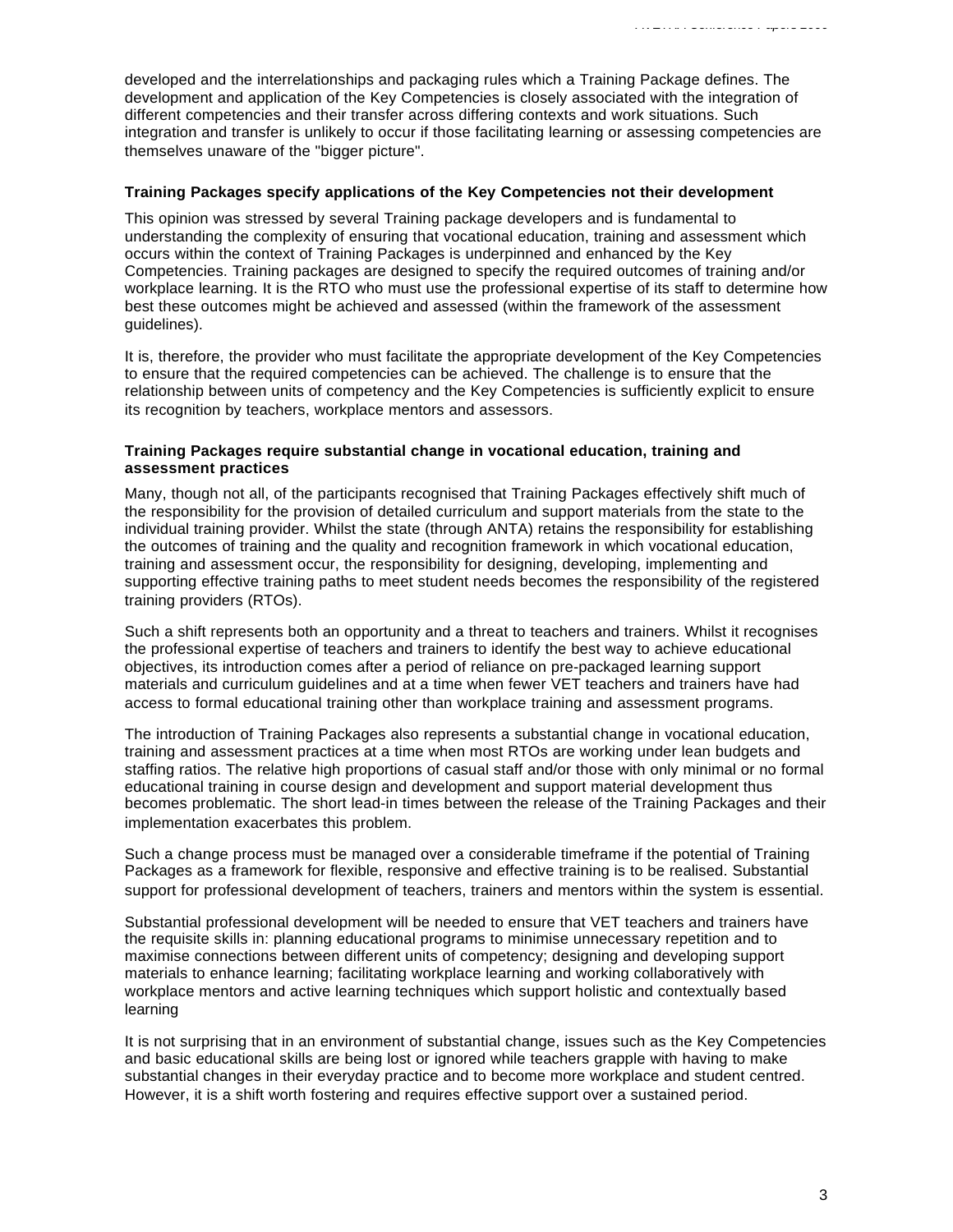#### **Employers value the Key Competencies and they are often reflected in their employment selection criteria**

Many participants noted that employers, within their respective industry areas, used generic skills as the basis of their selection processes for employment. Whilst base qualifications and technical skills are seen as important, employers were reported as saying that whereas technical competencies could be enhanced within the workplace, the remediation of generic skills, such as the Key Competencies, was a much more difficult proposition. This view was based on a belief by employers that they, or their staff, did not have the necessary educative competence for this task.

As a consequence of this, many of the research participants identified the failure to explicitly develop the Key Competencies as an equity issue.

#### **The contextual nature of the Key Competencies makes their development within a Training Package framework simultaneously easy and difficult.**

Down (1998) noted that, within workplaces, reference to the capabilities based on the Key Competencies were often referred to as "experience, nous and commonsense" (p. 102). This view is also reflected in other research reports concerning the function of the Key Competencies within workplaces where the concept of the Key competencies embraces "both actual skills and underlying, integrative processes" (Marett & Hoggard 1996, p. 66).

Most participants in this study recognised that it is the covert, implicit nature of the Key Competencies within Training Packages which makes them simultaneously integral to workplace competence and difficult to identify and integrate within training practice.

Participants felt that the issue was one of ensuring that the integrated presence of the Key Competencies within units of competence was recognised by those implementing Training Packages rather than complicating training package documentation. It was generally agreed that this was a RTO responsibility and most developers expressed the view that central advice on this issue belonged in the training package support materials rather than in the endorsed components.

Participants involved in implementing Training Packages expressed a preference for a more explicit statement of the connection between the Key Competencies and the units of competence. It was felt that unless this link was clear and strong, the Key Competencies could be ignored in assessment and this would weaken the effectiveness of vocational education and training delivered under the framework of a particular Training Package.

A number of participants expressed concern that many training providers might view the Key Competencies as "nice to know" rather than fundamental components of the units of competency. It was believed that this view is reinforced both by the lack of explicit reference to the Key Competencies within the specification of the units of competency and the separation of information on the development of the Key Competencies and the specification of competency outcomes. This added to a belief that many providers saw the Key Competencies as an optional add-on.

## **CONCLUSIONS AND RECOMMENDATIONS**

The first recommendation is that clear advice is provided to developers and revisers of Training Packages (and Industry Competency Standards) on the explicit integration of the Key Competencies within Units of Competency.

A suggested strategy for achieving this is that when competency standards are developed or revised, then the performance criteria are framed around the technical skills required, the Key Competencies involved and the basic education skills needed.

The second recommendation is for the funding of professional development for teachers and trainers on the implementation of Training Packages which focuses on the development of learning paths which meet the needs of specific target groups and which enable the achievement of Training Package qualifications; strategies to ensure that the Key Competencies are a fundamental part of vocational education and training delivered under Training Packages and the development of learning strategies and resources to support the development of the Key Competencies.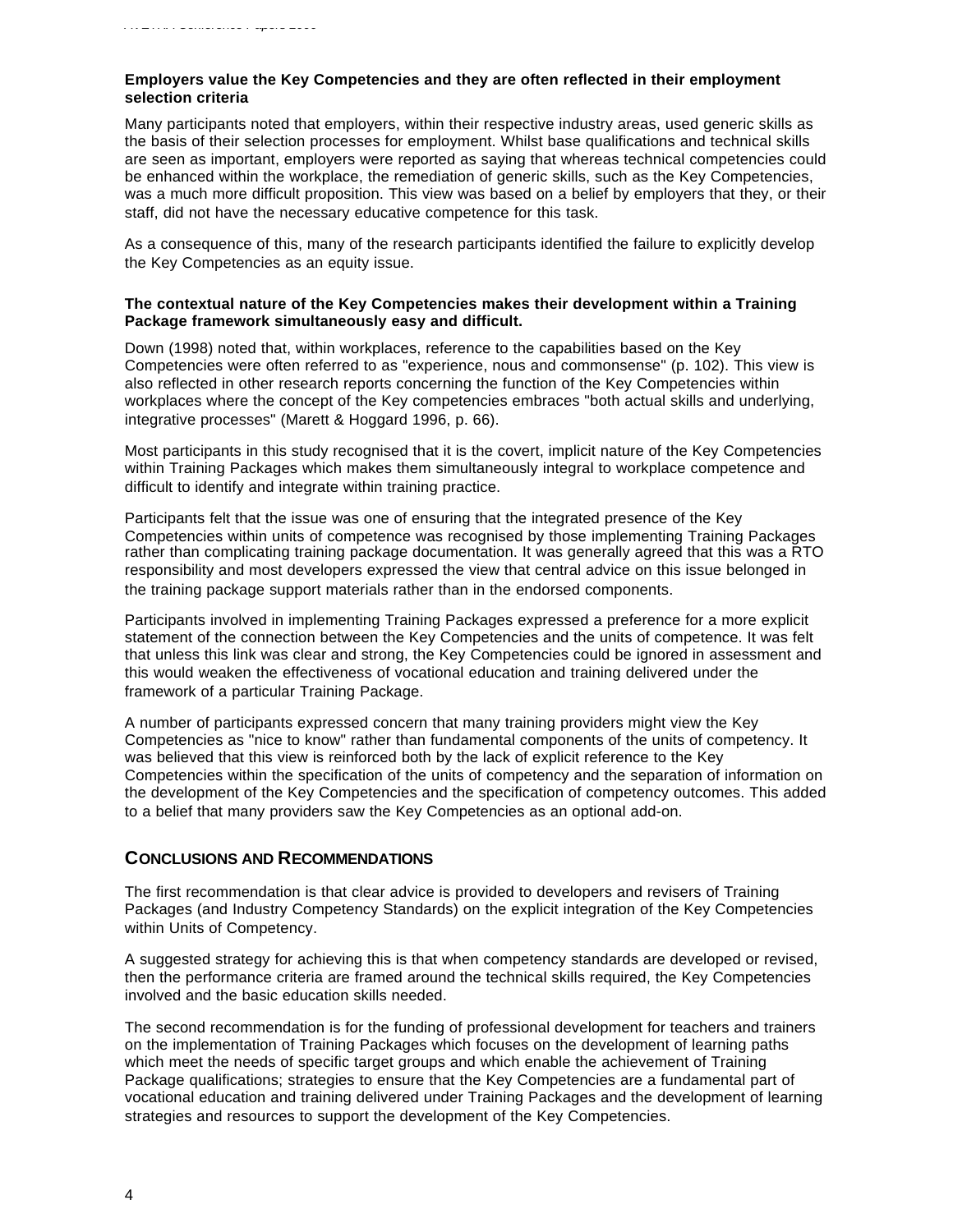This is most urgently needed. The successful implementation of Training Packages relies on the pivotal role of teachers and trainers to plan and construct suitable learning pathways, create learnercentred learning environments and facilitate effective, quality and consistent teaching, learning and assessment. it is , therefore, essential that there is greater expenditure on meaningful professional development which enables VET practitioners to develop and enhance their professional expertise to meet this challenge.

The third recommendation was that any professional development with respect to the Key Competencies be integrated within professional development relating to the implementation of Training Packages and not separate from it.

This was seen to be very important in order to avoid a perception that the Key Competencies are a "nice- to-know" or an optional add-on. The Key Competencies both underpin units of competency and also play an important role in transforming what has been learnt in workplace practice. It is, therefore, important that they are seen as integral to the development of competence under Training Packages.

Other recommendations were concerned with the co-ordination of professional development mechanisms and the production of learning resources. It was suggested that a network approach to Professional development be used with each group producing resources which can be shared across all VET providers and which help to overcome some of the current barriers to the effective implementation of Training Packages and the explicit specification of the Key Competencies within them.

The project has produced useful insights into the understanding and ability of teachers to recognised the integration of the Key Competencies within Units of Competence and the need for them to integrate the Key Competencies into their teaching practice. The introduction of Training Packages puts an end to the provision by the State of centralised curriculum and detailed resource materials which have effectively deskilled VET teachers and trainers. Training packages require teachers and trainers to construct their own curriculum in order to rapidly respond to training needs. This is critical in the delivery of workplace training as no two workplaces are alike and training needs to be tailored to the needs and nature of each workplace.

It also demands an approach to skill development which is holistic and contextual and which relies on practical application and structured reflection to enhance the learner's skill to learn from experience. The Key Competencies are a fundamental tool in this development and their integration within Training Package provision is, therefore, essential.

# **References**

- Australian National Training Authority (1998). *A Bridge to the Future: Australia's National Strategy for Vocational Education and Training 1998 - 2003*. Brisbane, Australian National Training Authority.
- Australian National Training Authority (1998). *Updated Guidelines for Training Package Developers*. Melbourne, Australian National Training Authority.
- Broadbent, M. (1996). Key Competencies and the Curriculum: NSW Key Competencies Pilot project. Sydney, NSW Board of Studies.
- Comyn, P. (1995). *Key Competencies in Industry Standards: Facts Sheet and Technical Guidance*. Melbourne, ANTA Curriculum and Standards Council.
- Crump, S., Walker, K., et al. (1996). *Evaluation Report: NSW Key Competencies Pilot project*. Sydney, DTEC NSW.
- Department of Employment, Education, Training and Youth Affairs (1996). Key Competencies Promotional Material. Canberra, Department of Employment, Education and Training and Youth Affairs.
- Down, C., Fechner, S., et al. (1997). *Tapping into Commonsense and Experience: Using the Key Competencies to enhance workplace practice - research report*. Melbourne, Australian Competency Research Centre.
- Down, C. M. (1993c). *Report on the implementation of Key Competencies into automotive programs*. Melbourne, Automotive Industry Training Board (Victoria).
- Down, C. M. (1998). *Maximising learning: Integrating the Key Competencies into VET practice*. 6th Annual International Conference on Post-compulsory Education and Training - Vocational Knowledge and Institutions: Changing relationships, Surfers Paradise, Centre for Learning and Work Research, Faculty of Education, Griffith University.
- Down, C. M., Fechner, S., et al. (1998). *Maximising Learning: Incorporating the Key Competencies into National Training Packages*. Melbourne, Department of Employment, Education, Training and Youth Affairs, Office of Training and Further Education and Australian Competency Research Centre.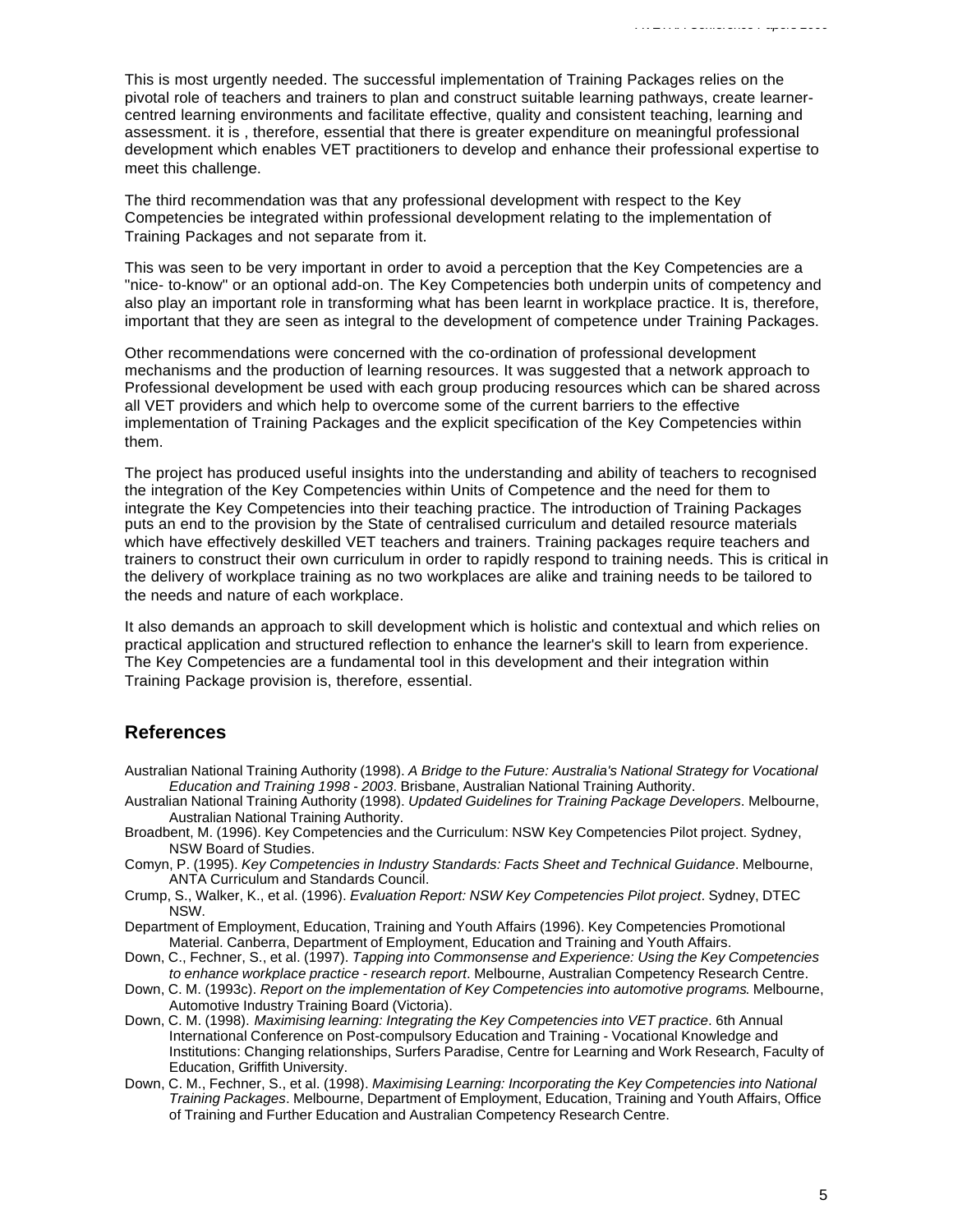- Downs, J. (1997). *Teaching and Learning the Key Competencies in Vocational Education and Training: A Professional development strategy*. Adelaide, Department of Employment, Education, Training and Youth Affairs.
- Goddard, D., Ferguson, K., (1996). *Small Business Owners: Their Employment Practices and the Key Competencies*. Perth, Department of Employment, Education, Training and Youth Affairs and Business in the Community Ltd.
- Gonczi, A. (1995). *Developing Key Competencies in on the job training*. Research and Practice: Building the links, Melbourne, Office of Training and Further Education.
- Gonczi, A., Curtain, R., et al. (1995). *Key Competencies in On-the-Job Training*. Sydney, University of Technology, Sydney and the Department of Employment Education and Training.
- Grant, P., Moy, J., (1996). *Teaching and Learning the Key Competencies: A resource kit.* Sydney, NSW TAFE Commission and NSW Department of Training and Education Co-ordination.
- Grant, P., NSW Department of Training and Education Coordination, et al. (1996). *Incorporating Key Competencies into Vocational Education and Training Curriculum: Advice for Curriculum Developers*. Sydney, Department of Training and Education Coordination NSW and the Commonwealth department of Employment, Education, Training and Youth Affairs.
- Hager, P. (1996). *Conceptualising the Key Competencies*. Canberra, Department of Employment, Education, Training and Youth Affairs.
- Hager, P. (1998). *Developing Judgement: A proposal for facilitating the implementation of the Key Competencies.* Sydney, NSW Department of Training and Education Co-ordination**:** 31.
- Hager, P., McIntyre, J., et al. (1996). *Workplace Keys: Improving Your Training with the Key Competencies*. Sydney, NSW Department of Training and Education Coordination and the Commonwealth Department of Employment, Education, Training and Youth Affairs.
- Hager, P., Moy, J., et al. (1997). *Piloting the Key Competencies in the Australian Vocational Education and Training Sector and Workplaces*. Sydney, Department of Training and Education Co-ordination and the Commonwealth Department of Employment, Education, Training and Youth Affairs.
- Jasinski, M. (1996). *Teaching and Learning the Key Competencies in Vocational Education and Training*. Adelaide, Department of Employment, Education, Training and Youth Affairs.
- Lilly, M., et al. (1995). *Integrating Key Competencies.* Research and Practice: Building the Links, Melbourne, Office of Training and Further Education.
- Lilly, M., Younger, A., et al. (1996). *Integrating Key Competencies: Identification and Further Integration of Key Competencies into the Curriculum, Delivery, Assessment and Reporting of Apprenticeships*. Melbourne, Office of Training and Further Education.
- Lohrey, A. (1995). *Transferability in Relation to the Key Competencies*. Sydney, University of Technology Sydney and the Department of Employment, Education and Training.
- Marett, A., Hoggard L., (1996). *Key Competencies and the Transfer of learning: Perceptions from the workplace*. Sydney, Assessment Centre for Vocational Education and the NSW TAFE Commission.
- Mayer, E. (chair). (1992). *Putting Education to Work; The Key Competencies Report*. Melbourne, Australian Education Council and Ministers of Vocational Education, Employment and Training.
- Mayer, E. (chair). (1992). *Employment Related Key Competencies for Post -Compulsory Education and Training: A discussion paper*. Melbourne, Australian Education Council and Ministers of Vocational Education, Employment and Training.
- Mayer, E. (chair). (1992). *Employment Related Key Competencies for Post-Compulsory Education and Training: A proposal for Consultation*. Melbourne, The Australian Education Council and Ministers for Vocational Education, Employment and Training.
- Mayer, E. (chair). (1992). *Key Competencies*. Melbourne, Australian Education Council and Minister of Vocational Education, Employment and Training.
- MCEETYA Schools Taskforce Working Group on Key Competencies (1996). *Key Competencies: For work, education and life.* Canberra, Ministerial Council for Education, Employment, Training and Youth Affairs.
- Misko, J. (1995). *Transfer: Using learning in new contexts*. Adelaide, National Centre for Vocational Education Research.
- Moy, J. (1996). *Observations and Reflections on Key Competencies pilot Activities*. Sdney, NSW Key Competencies Pilot Project and DTEC.
- Moy, J., Brown, K., et al. (1996). *Workplace keys: Improving Your Training with the Key Competencies A resource for trainers and supervisors.* Sydney, Research Centre for Vocational Education and Training, University of Technology, Sydney and DTEC.
- Rumsey, D. (1995). *Key Competencies in Industry Standards*. Canberra, The National Training Board Ltd.
- Ryan, C. (1997). *NSW Key Competencies Pilot Project Report*. Sydney, NSW Department of Training and Education Co-ordination.
- SA Department for Employment, Training and Further Education (1996). *Teaching and Learning the Key Competencies in Vocational Education and Training: A Strategy for Professional Development - Discussion Paper No. 6.* Adelaide, SA Department for Employment, Training and Further Education.
- TAFE NSW and Department of Training and Education Coordination NSW (1995). *Mapping the Key Competencies in Existing Curriculum, Teaching, Assessment and Reporting Practices*. Sydney, Department of Employment, Education, Training and Youth Affairs.
- TAFE NSW and Department of Training and Education Coordination NSW (1996). *Exploring the Implementation of Key Competencies in TAFE NSW*. Sydney, Department of Employment, Education, Training and Youth Affairs.